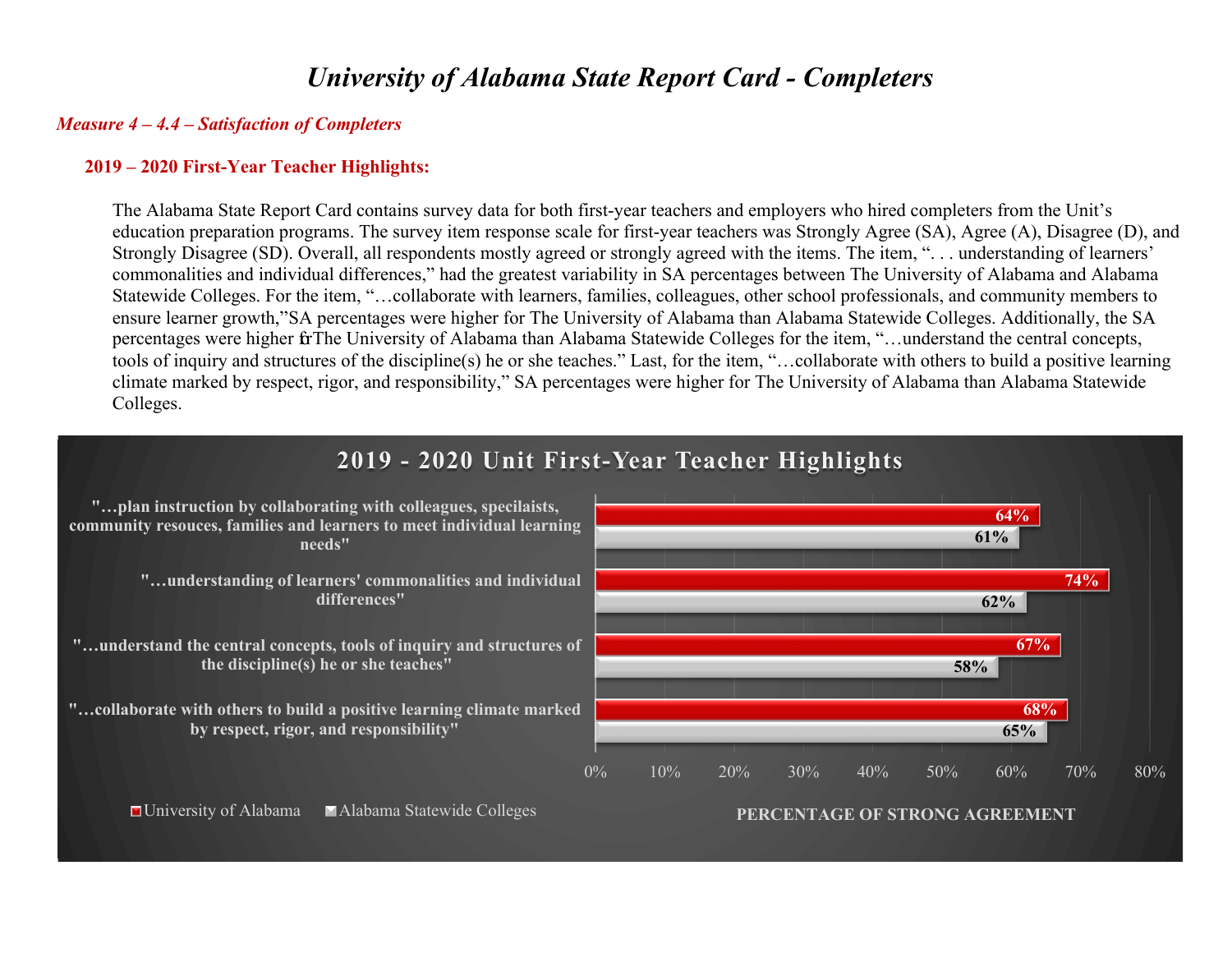# *2017-2020 University of Alabama State Report Card Trends*

### **2017 – 2020 First-Year Teacher Highlights:**